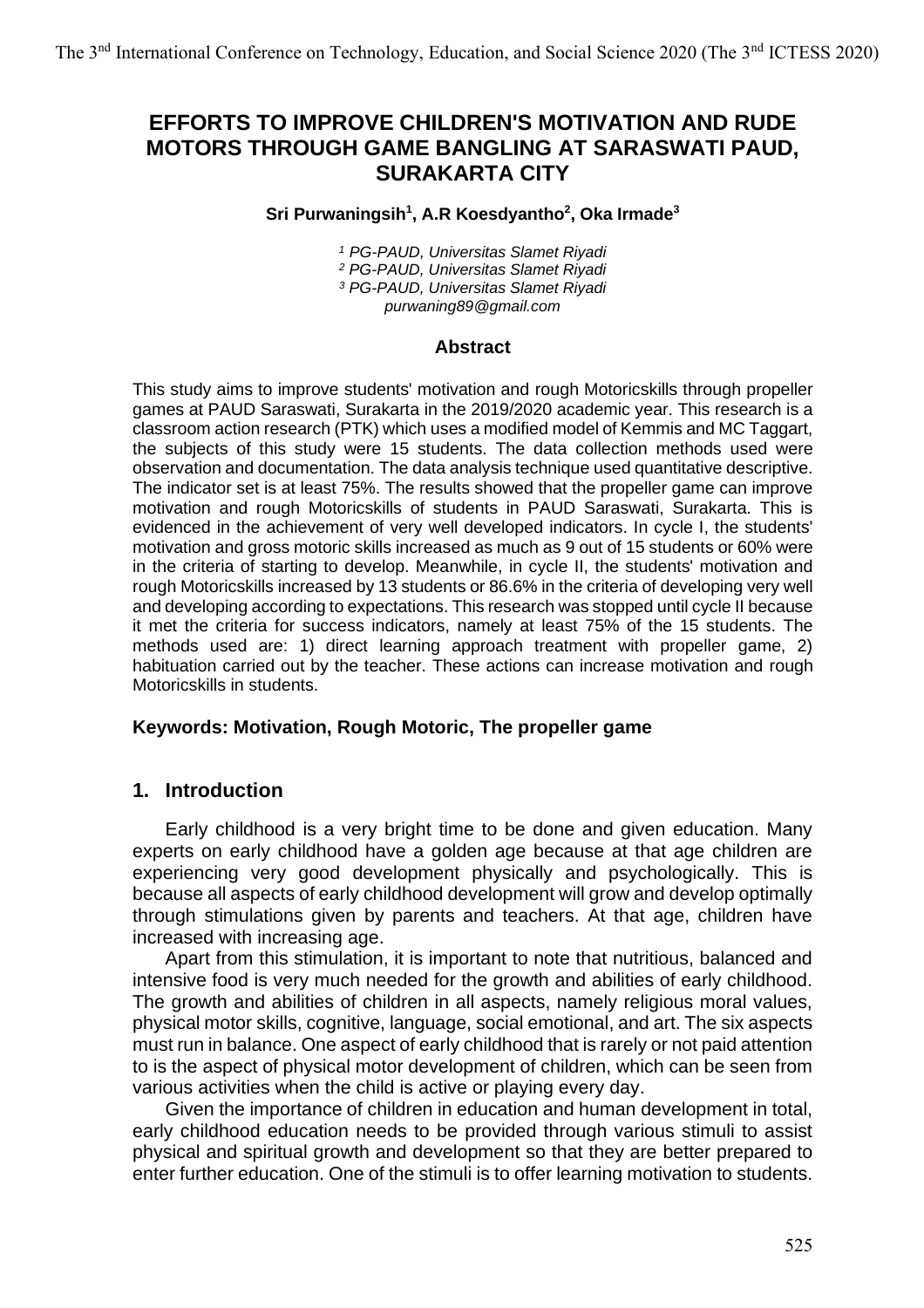Factors that affect student learning include boredom and boredom, which results in decreased attention, interest, and motivation to lessons at school. Therefore it is necessary to do various optimization efforts that are beneficial for development so that the motivation of students in learning while playing increases.

Based on the explanation above, the researcher conducted observations and analyzes that occurred in the Surakarta Paraswati PAUD, showing that efforts to improve children's rough Motoricskills have been carried out through various games but have not been maximized. Rough Motoricdevelopment activities are still low and teachers are less varied in the use of various media. From these problems, children are also less motivated by their teachers and tend to be less wise. In fact, many students have difficulty maintaining balance in their bodies, this happens because students are less motivated, so the learning process is not optimal.

So based on this background, the researcher will conduct research on "Efforts to Improve Children's Motivation and Gross Motorism through the Game of Propeller at PAUD Saraswati Surakarta City for the 2019/2020 Academic Year".

## **2. Literature Review**

#### **2.1. Definition of Motivation**

According to Pat Beckley (2018) motivation comes from the emotions and feelings we want to do, there are two motivations, namely intrinsic motivation and extrinsic motivation. Intrinsic motivation comes from within a person. Intrinsic motivation This is a personal desire to achieve self-determined goals. It means a lot to them and gives them pleasure to do so, whereas extrinsic motivation comes from other people. This extrinsic motivation is to please them or earn some reward for accomplishing something.

Based on the definition of motivation above, it can be concluded that motivation is an encouragement from a person or other person to do something, and also as an encouragement for someone to learn to get an award or encouragement so that their learning achievement increases.

According to Nana Sudjana (2002: 160) argues that motivation in student learning activities can occur if students have attention and encouragement to learning stimuli. According to Winkel, he explained that learning motivation is the entire psychic driving force within students that causes learning activities, ensures learning continuity, and provides direction for learning activities to achieve a goal. From the above explanation, it can be concluded that learning motivation is the driving force or impetus that occurs in the attention of students which causes learning activities to achieve a goal.

### **2.2. The function of motivation in learning**

According to Sardiman (2018: 85), there are three functions of motivation in student learning, namely:

- 1) Encouraging humans to act, so as a driving force or motor that releases energy.
- 2) Determine the direction of the goals to be achieved.
- 3) Selecting actions, namely determining what actions must be carried out in harmony to achieve the goal.

According to Wina Sanjaya (2010: 251-252), the function of motivation in student learning is to encourage students to be active and as a guide. From the description of the motivation function above, it can be concluded that the function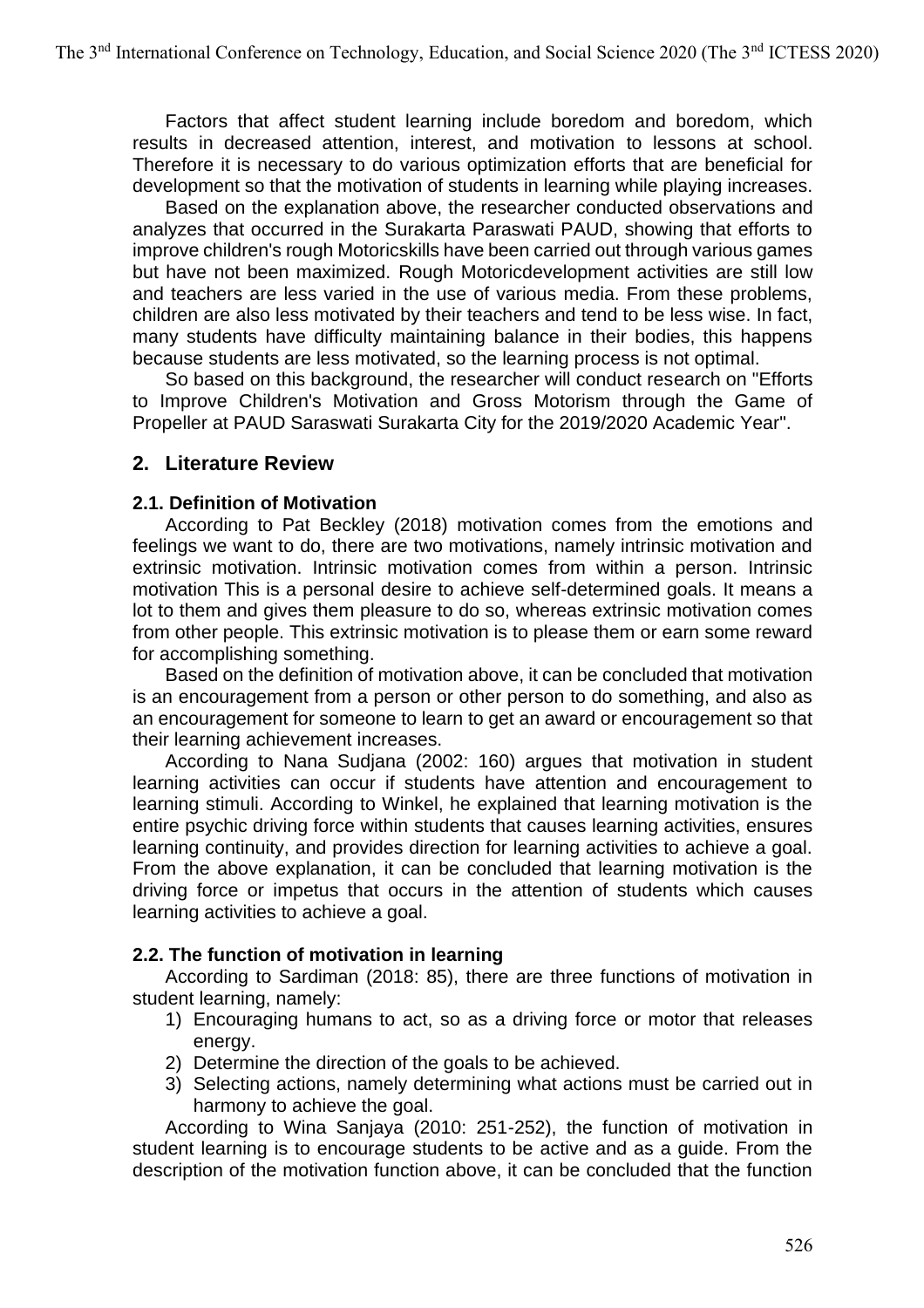of motivation is as a driving force for efforts to achieve achievement and determine the direction of actions towards the goals to be achieved.

### **2.3. Understanding gross motor**

Rough Motoric skills are gross or hard limb movements. Laura E. Berk explained that as children mature and become stronger, their movement styles are different (Novi Mulyani, 2018). Meanwhile, according to Heri Rahyubi (2016: 222) Rough Motoricskills are movement skills or body movements that use large muscles as the main basis of movement. For example, such as walking, running, kicking, going up and downstairs, jumping, jumping, and so on. In Permendikbud No. 137/2014 article 10 paragraph a. Rough Motoricskills include the ability to move the body in a coordinated, flexible, balanced, agile, locomotor, non-locomotor, and following the rules. (Permendikbud, 2014: 5). According to Aep Rohendi (2017: 27) Rough Motoricskills are movements that involve large muscles.

Many studies have been conducted by experts on children's motor development. For example, a study of children's motor activities using the hand, wrist, and fingers to reach, and grasp, which in fact from this study explains that children's motor development develops in a predictable order. (Hurlock, 1978)

Based on several studies on children's motor development (Hurlock, 1978) explains the five principles of children's motor development, as follows:

- 1) Motor development depends on the maturity of muscles and nerves. Motor development is greatly influenced by the brain organs that regulate every movement made by children.
- 2) Learning motor skills does not occur before the child is mature. Until the nervous system and muscles are properly developed, efforts to teach children skillful movements will be futile.
- 3) Motor development follows a predictable pattern. Predictable motor development is demonstrated by evidence that the age at which the child begins walking is consistent with his or her overall rate of development. For example, a child who sits early will walk earlier than a child who sits late.
- 4) It is possible to determine the norms of motor development. Since early motor development follows a predicted pattern, based on average age it is possible to determine norms in other forms of motor activity.
- 5) Individual differences in the rate of motor development. Although in a broader aspect, motor development follows a similar pattern for all children, but in the details of this pattern, there are differences between one child and another. This is inseparable from the difference in the age of the child, in mastering certain motor activities, where there are children who are fast but some are slow.

In the development of children's rough Motoricskills, we can find them in early childhood where children are already able to run rather than cutting, folding, and rapping. This is because the gross motoric development of children develops earlier than fine motor skills. According to Heri Rahyubi (2016: 304), basic motion is a movement pattern that is the basis for achieving more complex movement skills. There are four basic movements, namely:

1) Locomotor motion

Locomotor motion can be interpreted as a movement or skill that causes the body to move, so it is evidenced by the movement of the body from one point to another such as crawling, walking, running, and jumping, to movements that are already in the form of special skills such as wheeling, rolling, and so on.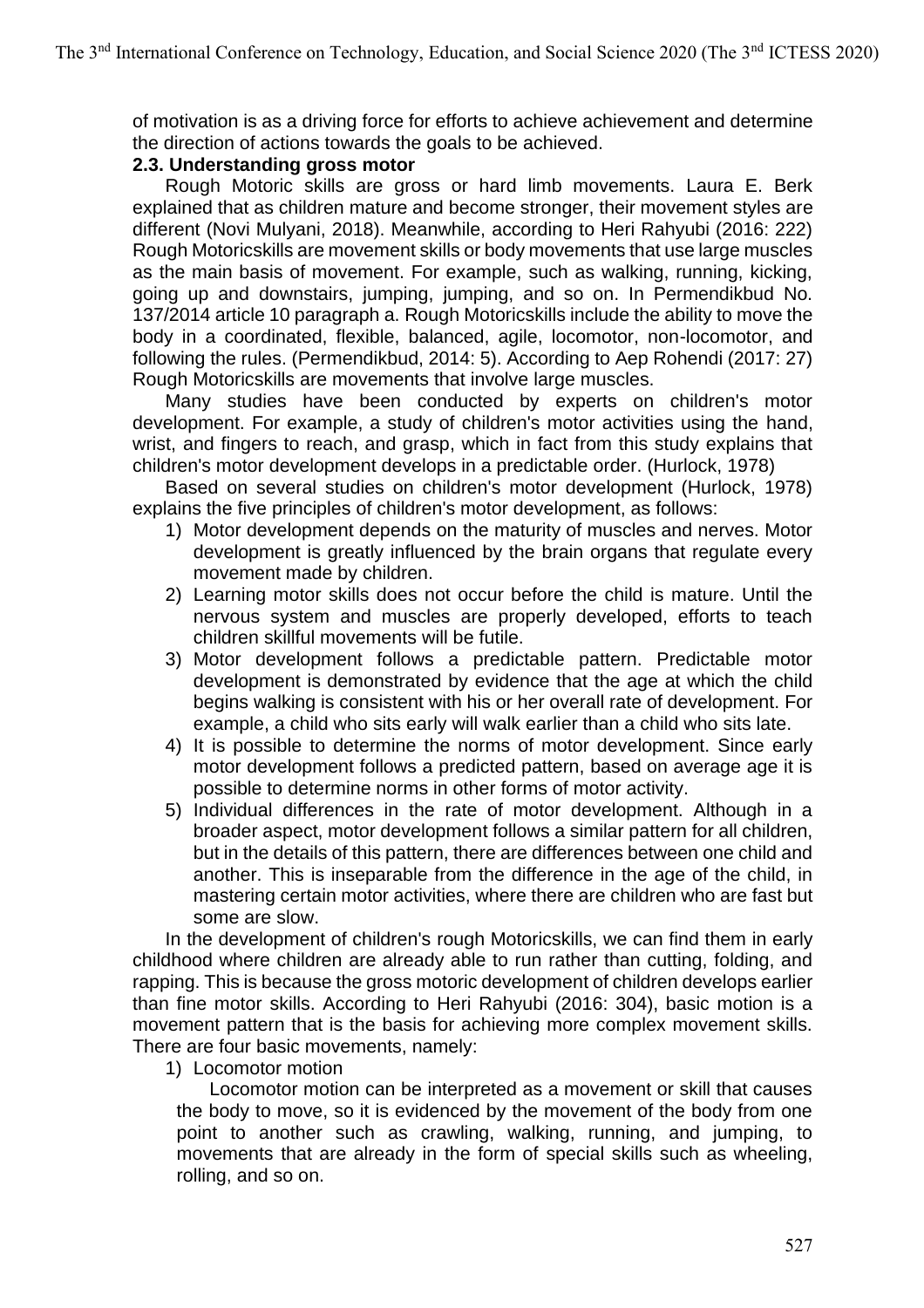### 2) Non-Locomotor Motion

Non-locomotor motion is the opposite of locomotor motion. This means that non-locomotor movements are movements that do not cause the body to move from one place to another. This movement is carried out with certain parts of the body and does not move places. For example: bending, swinging, twisting, and so on.

#### 3) manipulative motion

Manipulative motion is a movement that requires coordination with the space and objects around it. In manipulative motion, something is moved by hand or foot. For example, throwing, hitting, catching, kicking, bouncing, bouncing, and so on.

### 4) Non-manipulative motion

Manipulative motion is the opposite or the opposite of manipulative motion, which is a motion that is carried out without involving surrounding objects. For example: turning, turning, flipping, rolling.

Thus from the description above, it can be concluded that what is meant by rough Motoricskills in this study is the ability that requires coordination of the child's body parts, namely the eyes, hands, and feet to balance the body when the child jumps over the obstacles that have been prepared by the researcher. Rough Motoricskills are very important for children because motor movements are a strong foundation in supporting play, learning, socializing, and building children's selfconfidence.

#### **2.4.The Elements of Rough MotoricSkills.**

According to Heri Rahyubi (2016: 212) Physical is one of the main factors that function to carry out movements. In order for a person to be able to carry out effective and efficient movements, he must be supported by good and excellent physical abilities. There are several physical abilities, including:

1) Strength

Strength is a person's ability to generate tension (tension) against a resistance (resistance). Thus, strength is closely related to the condition of one's muscles.

2) Resilience

Endurance or endurance (endurance) is the body's ability to supply the oxygen needed to carry out activities, especially physical activities.

3) Agility

Agility or (agility) is a person's ability to move quickly. So speed is the main indication of agility.

4) Flexibility

Flexibility or pliability is a quality that allows a segment to move as much as possible. Flexibility is usually determined by the degree of motion of the joints. 5) Sharpness of the senses

Sensory acuity is very helpful for movement skills, especially with regard to sight and hearing functions. With good, fast, and precise eyesight and hearing, it is greatly helped a person to perform skillful and maximal motor movements.

Rough MotoricDevelopment, especially in early childhood, can be optimized if the environment where the child lives or where the child grows and supports them to move freely. Outdoor activities are the best choice because they stimulate muscle development. Also, the provision of outdoor play equipment can encourage children to be creative, experiment with various free and loose movements, and can develop upper and lower body strength. These simulations will assist in optimal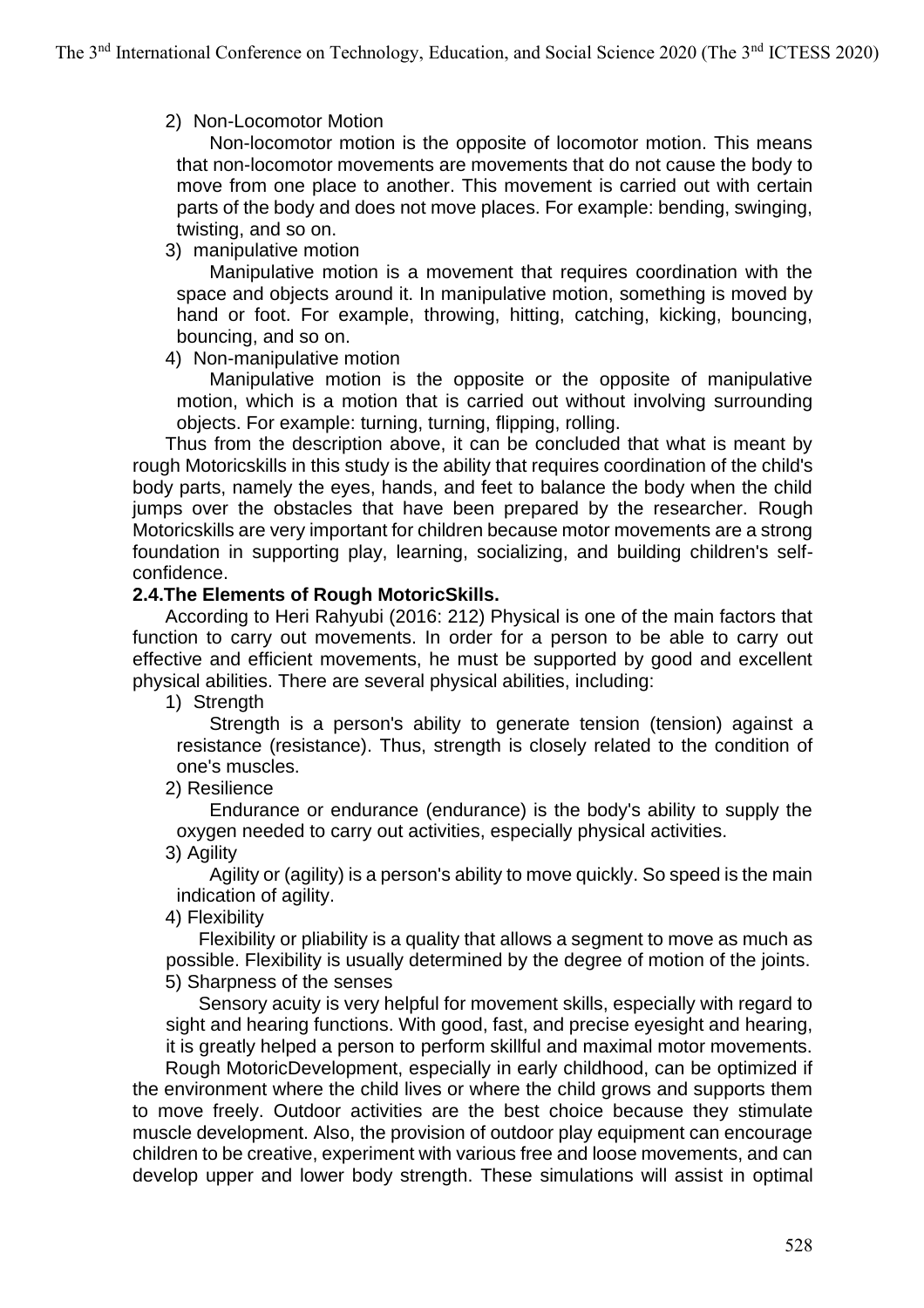rough Motoricdevelopment. Meanwhile, physical strength, coordination, balance, and stamina can slowly be developed with daily practice. An outdoor environment is a good place for early childhood to build rough Motoricskills.

According to Hurlock (1996) physical motor is a very important factor in the development of the individual as a whole. Through motor skills children can entertain themselves, be able to adjust to the school environment, can support selfconfidence, and normal motor development of children.

From the explanation above, it can be concluded that physical motor is one of the most important factors in the development of the individual as a whole. Good and excellent physical abilities such as strength, endurance, agility, flexibility, and sensory acuity will make children more confident.

#### **2.5. Play for Early Childhood**

In the Big Indonesian Dictionary, playing is from the basic wordplay which means doing activities or activities to please the heart which makes a child heart happy, comfortable, and excited (M. Fadillah, 2014: 25). Play is a series of activities or activities for children to have fun. Whatever the activity, as long as there is an element of fun or happiness for early childhood, it can be called play. (M. Fadillah, 2017: 6).

According to Eliyyil Akbar (2020: 55), Playing is a variety of activities that provide satisfaction to children, which are non-serious, flexible, and toy materials are contained in activities that are imaginatively transformed in line with the adult world. KBBI states that playing means doing activities to please the heart. Playing has a big influence on children's development, both physically and mentally.

Based on the explanations from experts, it can be concluded that children are active and dynamic creatures. Most of the basic physical and spiritual needs of children are met through play, either alone or together with friends (groups). So, playing is a child's need.

### **2.6. The benefits of play for early childhood**.

Playing is an activity that is synonymous with children. It could be said that the world of children is a world of play. Playing activities will make children feel fun and happy. As teachers, we should be able to give freedom to students to play, but still, be able to provide education in every game. Games in learning can develop motivation for active learning activities. Erwin Widiasworo (2019: 130).

Children need a lot of time to develop themselves through play, apart from being beneficial for physical, cognitive, social-emotional, and moral development, play also has great benefits for the overall development of children. According to Pramono (2015: 29), the benefits of playing for early childhood include:

1) Play triggers activity

A safe and fun play environment, play triggers children to find ideas and use their imagination.

2) Playing is useful for educating the brain.

Playing is a very important medium for children's thought processes, play also helps children's cognitive development.

3) Playing is useful for overcoming conflict

In kindergarten-age children, the behaviors that often come to the surface are behavior that rejects, competes, is aggressive, quarrelsome, imitates, cooperates, is selfish, sympathetic, angry, cranky, and wants, and wants to be accepted by their social environment.

4) Play is useful for practicing empathy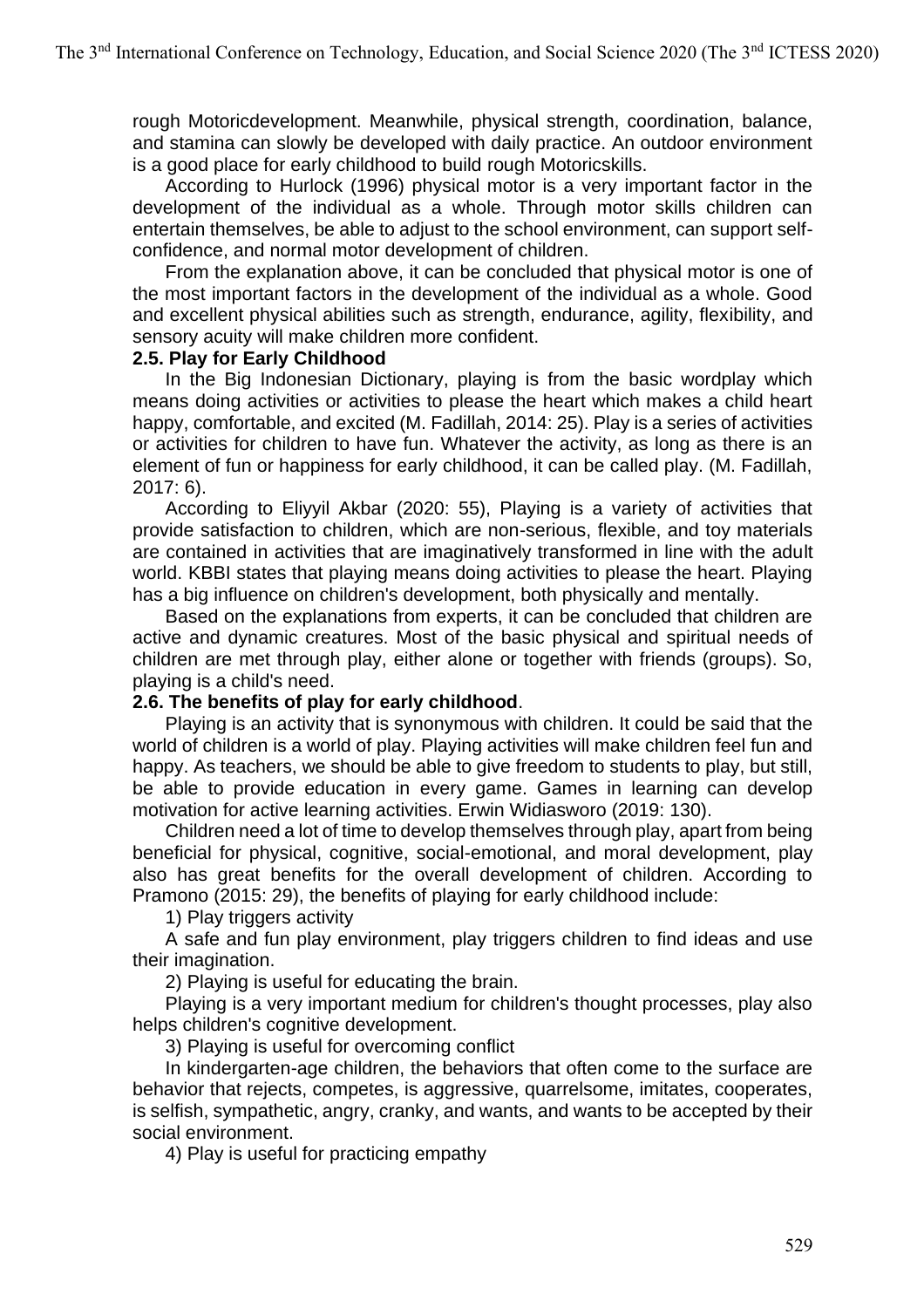Play is useful for exercising empathy. Empathy is the recognition of other people's feelings, thoughts, and attitudes.

5) Playing is useful for sharpening the senses

The five senses, namely: sight, hearing, smell, pronunciation, and touch are vital tools that need to be honed since a child is a baby. The goal is that children become more responsive and more sensitive to what is happening around them.

6) Playing as a medium of therapy (treatment)

Playing is one way to overcome conflict and anxiety, but not everyone can do it because it requires special skills from those who receive special education and training.

7) Playing is making discoveries

Playing can produce new creations. Children of all ages are creating something new, something that has never been created before.

The benefits of playing according to M. Fadillah (2014: 33) Playing for early childhood can learn many things, can recognize rules, socialize, place oneself, organize emotions, tolerate, cooperate, and uphold sportsmanship. Besides that, playing activities can also developmental, spiritual, language, and rough Motoricskills in early childhood. For them playing is a very important learning activity. There are several benefits of play for early childhood:

- a) Motor benefits, namely benefits associated with positive values. Toys that happen to the physical child. For example, elements of health, skills, agility, and certain physical abilities.
- b) The benefits of affection, namely the benefits of play related to the psychological development of children. For example, instincts or instincts, feelings, emotions, traits, character, character, and personality.
- c) Cognitive benefits, namely the benefits of toys for the development of children's intelligence, which include imaginative abilities, the formation of reason, logic, and systematic knowledge.
- d) Spiritual benefits, namely the benefits of toys which form the basis for the formation of values of human holiness and nobility.
- e) The benefits of balance, namely the benefits of toys that function to train and develop guidelines between the positive and negative values of a toy.

### **2.7.The Propeller Game.**

Propeller Game Forms. The propeller game is a traditional children's game that is very popular in Indonesia. Currently, the propeller game is rarely found, but in one village to be precise in Sawahan village, Ponjong district, Gunung Kidul still preserves the propeller game culture, usually, this game is played during the dry season. The word Bpropeller in Javanese is also called kitiran. (Tribun jogja.com).

In this study, the researcher aims to create a propeller game concept for students at Paud Saraswati to increase motivation and rough Motoricskills. This game activity is a planned, sequential game that has a station or post. Games with several activity posts are carried out sequentially by holding a propeller and students must condition the propeller to rotate while doing the activity. In this propeller game, there are four different activities, namely stepping, zigzagging, jumping, and sprinting with elements of strength, speed, and balance. Here is the concept of a propeller game image.

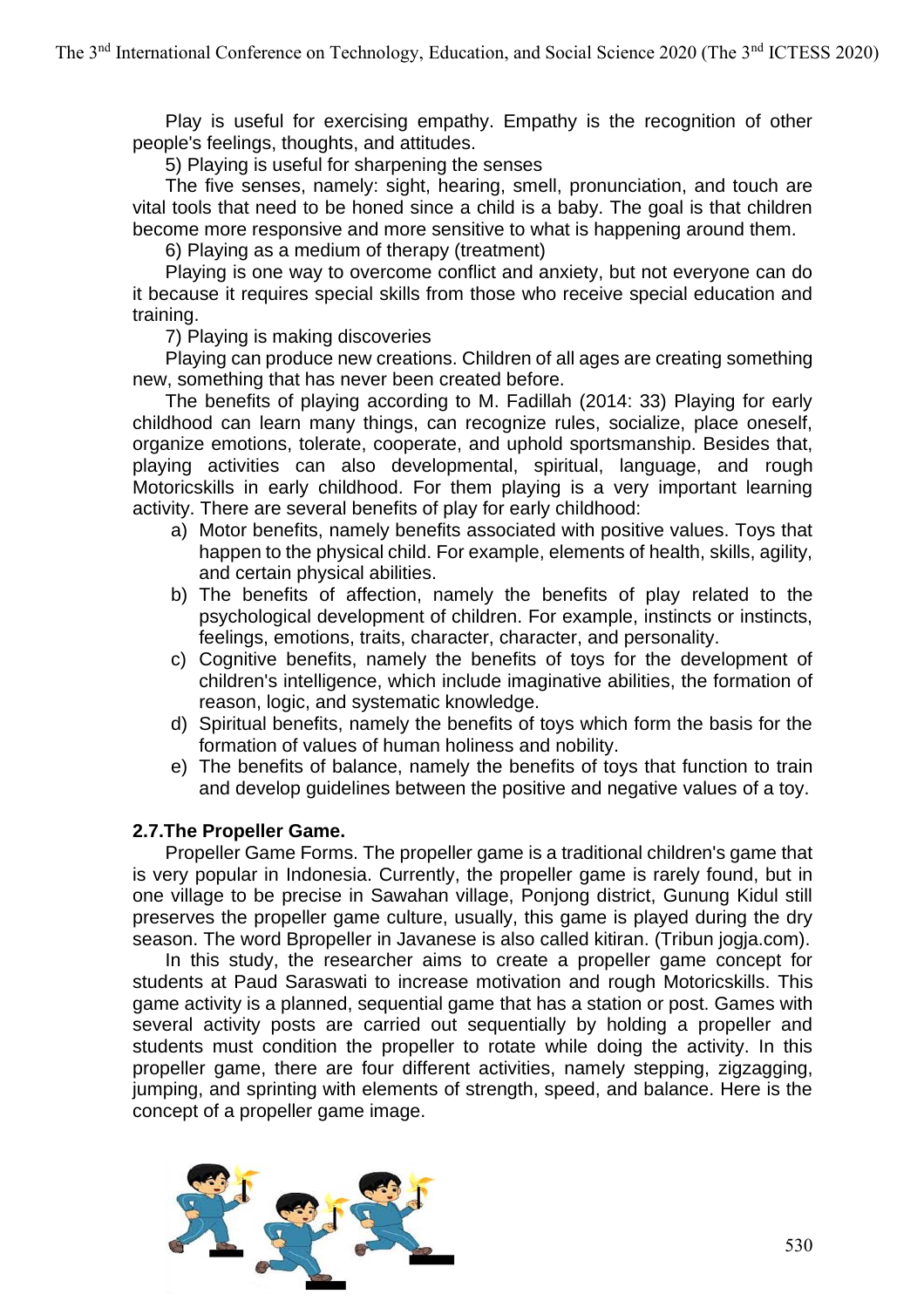

#### **2.8. The Propeller Game Mode**

The propeller game is a game with several post activities carried out sequentially by holding the propeller and students must be able to condition the propeller to rotate while doing activities. The propeller game has four different activities, namely stepping on a pile of bricks, walking zigzags, jumping, and sprinting.

This propeller game is one of the circuit activities. Students carry a propeller that must rotate in a way that is moved however, must also complete activities at the post to be plugged in at the end of the circuit activity. By moving the propeller to rotate, students are required to be able to master the element of coordination because, in addition to completing activities at the post, students are also required to pay attention to the propeller to keep it rotating.

#### **2.9.Benefits of the Propeller Game**

The propeller game is useful for children, for example, it is to provide pleasure/happiness, to make the child physically healthy, or the child's physical fitness because this game requires a lot of movements such as jumping and running, training body balance. In the first activity, the benefit is that the child will be sporty, be patient to wait their turn, and obey the rules because this game is played in turns.

From the explanation above, it can be concluded that the propeller game is very beneficial for early childhood, for example, it can provide happiness, is physically healthy, and is also useful in all aspects of development.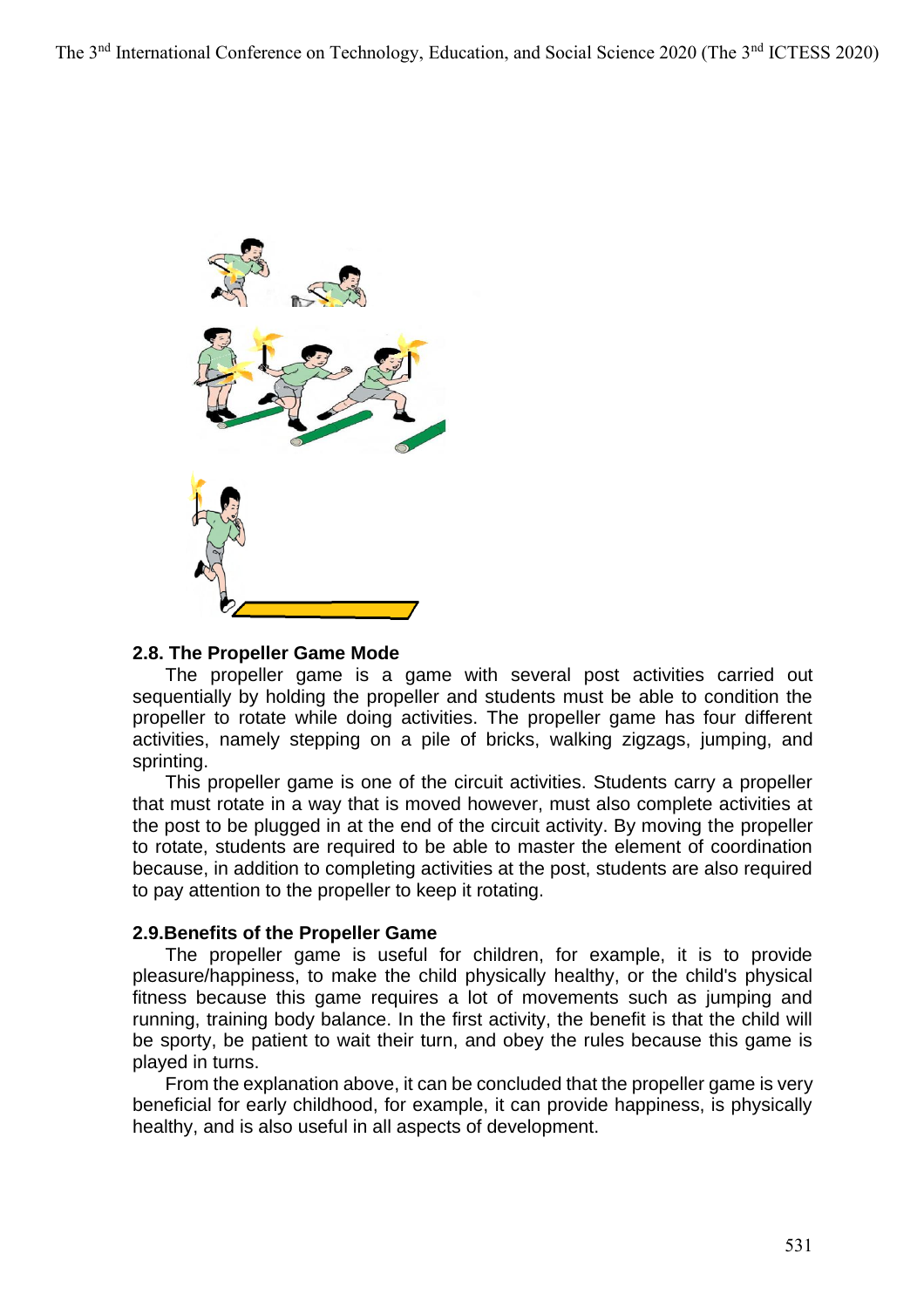## **3. Research Methods**

This research was carried out by PAUD students at Saraswati Surakarta City in the 2019/2020 school year. While the research time is in semester 1 learning which will be held from July to August at PAUD Saraswati Surakarta City for the 2019/2020 academic year.

The design of this study was to use a Classroom Action Research (CAR) design. Classroom action research is research conducted by classroom teachers or in schools where they teach with the improvement of the learning process. (Arikunto, 2013: 128).

The research subjects were PAUD children of Saraswati Surakarta city for the 2019/2020 academic year, with ages 3-4 years totaling 15 students. Which consists of 3 girls and 12 boys.

### **3.1.Data analysis technique**

The data analysis technique used in this study is a descriptive technique with the following explanation:

1. Quantitative data obtained from the learning outcomes sheet is processed using percentage analysis, with the formula:

$$
p = \frac{jjs}{js} \times 100\%
$$

Information:

P = Percentage

JJS = The number of students in the score

- JS = Number of students
- 2. Qualitative data obtained from the observation sheet, classification based on aspects that are the focus of the analysis.

Qualitative data and data can be used as a quantitative basis to describe the application of various learning media, which have increased participation changes (students in a class).

### **3.2. Research procedure**

Several research procedures can be applied, but in this classroom action research, the researcher uses the research proposed by Kemmis and Mc Taggart. This process was designed by the model of Kemmis & Mc. Taggart whose device consists of four components, namely planning (planning), acting (action), observing (observation), and reflecting (reflection). Classroom action research has several characteristics, namely:

- 1. Based on the problems faced by teachers in instructional.
- 2. There is collaboration in its implementation.
- 3. Researchers as well as practitioners who reflect.
- 4. Aims to improve and improve the quality of instructional products.
- 5. Implemented in a series of steps with several cycles.

Based on the explanation above, it can be concluded that CAR is a research conducted by teachers in their own class so that children's learning outcomes can be improved. Meanwhile, the implementation of PTK must be in accordance with the flow. To increase motivation and rough Motoricskills in Saraswati PAUD children in Surakarta in the 2019/2020 school year.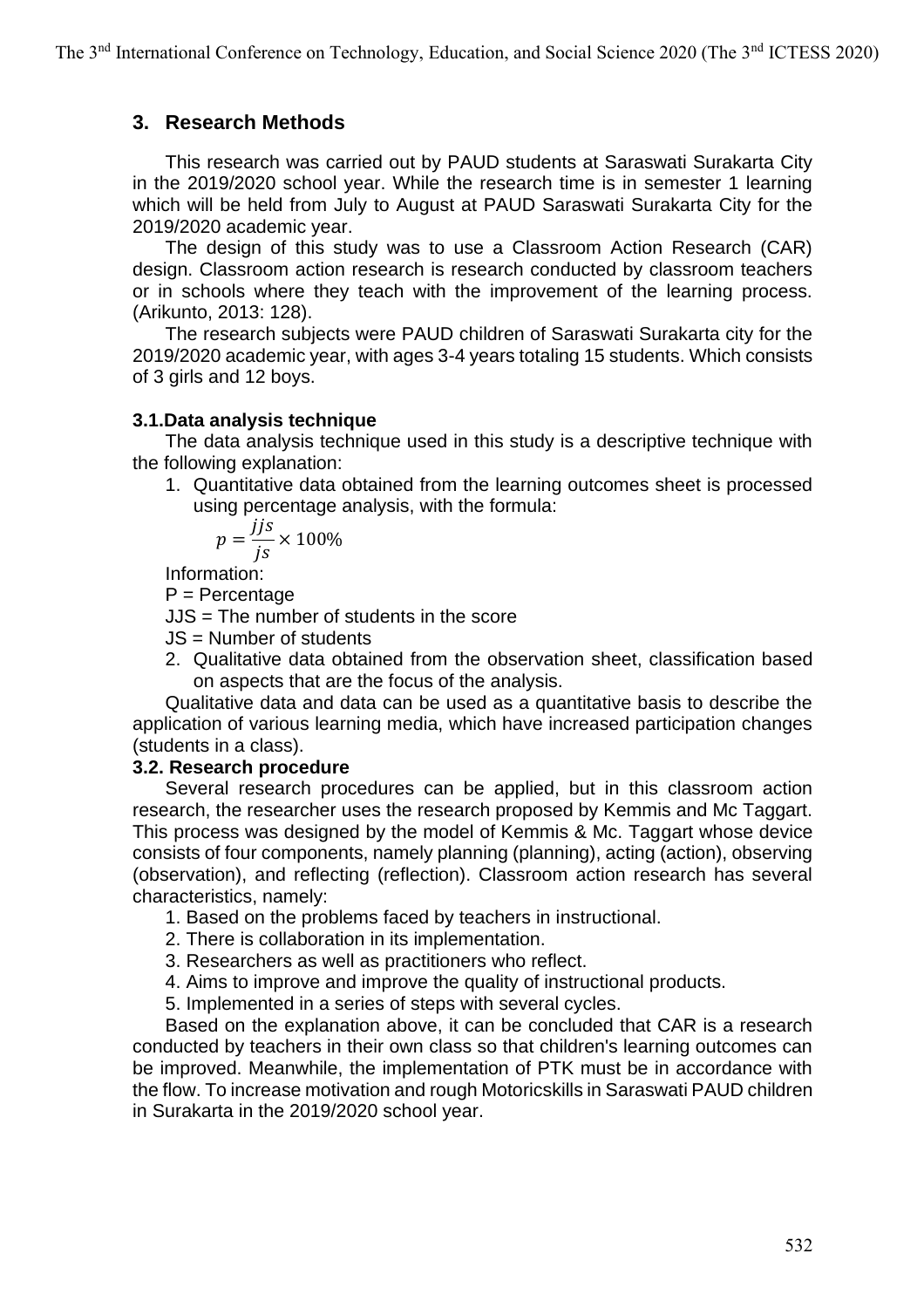# **4. Result and Discussion**

### **4.1. Result**

Recapitulation of Observation Results Data Pre Cycle, Cycle I, and Cycle II, Motivation Development

| N <sub>0</sub> | <b>Kriteria</b> | Pra siklus     |               | <b>Siklus I</b> |               | <b>Siklus II</b>      |               |
|----------------|-----------------|----------------|---------------|-----------------|---------------|-----------------------|---------------|
|                |                 | Jumlah<br>Anak | $\frac{0}{0}$ | Jumlah<br>Anak  | $\frac{0}{0}$ | <b>Jumlah</b><br>Anak | $\frac{0}{0}$ |
|                | <b>BSB</b>      |                |               | 2               | 13,4%         | 6                     | 40%           |
| 2              | <b>BSH</b>      |                |               |                 | 33,3%         |                       | 46,6%         |
| 3              | <b>MB</b>       |                | 46,6%         | h               | 40 %          |                       | 13,4%         |
| $\overline{4}$ | <b>BB</b>       | 8              | 53,34%        | ∍               | 13,3%         |                       |               |

Recapitulation of Pre-Cycle, Cycle I, and Cycle II Observation Results Data on Rough MotoricDevelopment

| N <sub>0</sub> | Criteria   | <b>Pre Cycle</b> |               | <b>Cycle I</b> |               | <b>Cycle II</b> |               |
|----------------|------------|------------------|---------------|----------------|---------------|-----------------|---------------|
|                |            | Jumlah<br>Anak   | $\frac{0}{0}$ | Jumlah<br>Anak | $\frac{0}{0}$ | Jumlah<br>Anak  | $\frac{0}{0}$ |
|                | <b>BSB</b> |                  |               |                | 20%           |                 | 46,6%         |
|                | <b>BSH</b> |                  |               |                | 46,6%         |                 | 40%           |
|                | MB         |                  | 40%           |                | 20%           |                 | 13,4%         |
|                | <b>BB</b>  |                  | 60%           |                | 13,4%         |                 |               |

According to the recapitulation data on the development of motivation and rough Motoricskills above in the table. Acquisition from the average has reached the target of success previously expected, namely with the above criteria developed very well and a total percentage of 86.6%. This makes researchers arrange learning to stop the cycle in the second cycle in increasing motivation and rough Motoricskills of propeller games in PAUD Saraswati Surakarta City students for the 2019/2020 academic year.

### **4.2. Discussion of Research Results**

The results of the Pre-cycle Research, cycle I, cycle II showed an increase in motivation and rough Motoricskills towards the propeller game in PAUD Saraswati Surakarta City students in the 2019/2020 academic year, this increase occurred at every meeting. According to the recapitulation of the table, in cycle I the motivation of students increased by 5 out of 15 students or 33.3% were in the criteria of developing according to expectations. In rough Motoricdevelopment, 7 out of 15 students or 46.6% were in the criteria of developing as expected.

Based on these data, further action is still needed because the predetermined success indicators have not been achieved, namely 75% with very good criteria. Whereas in cycle II, the motivation of students increased by 13 out of 15 students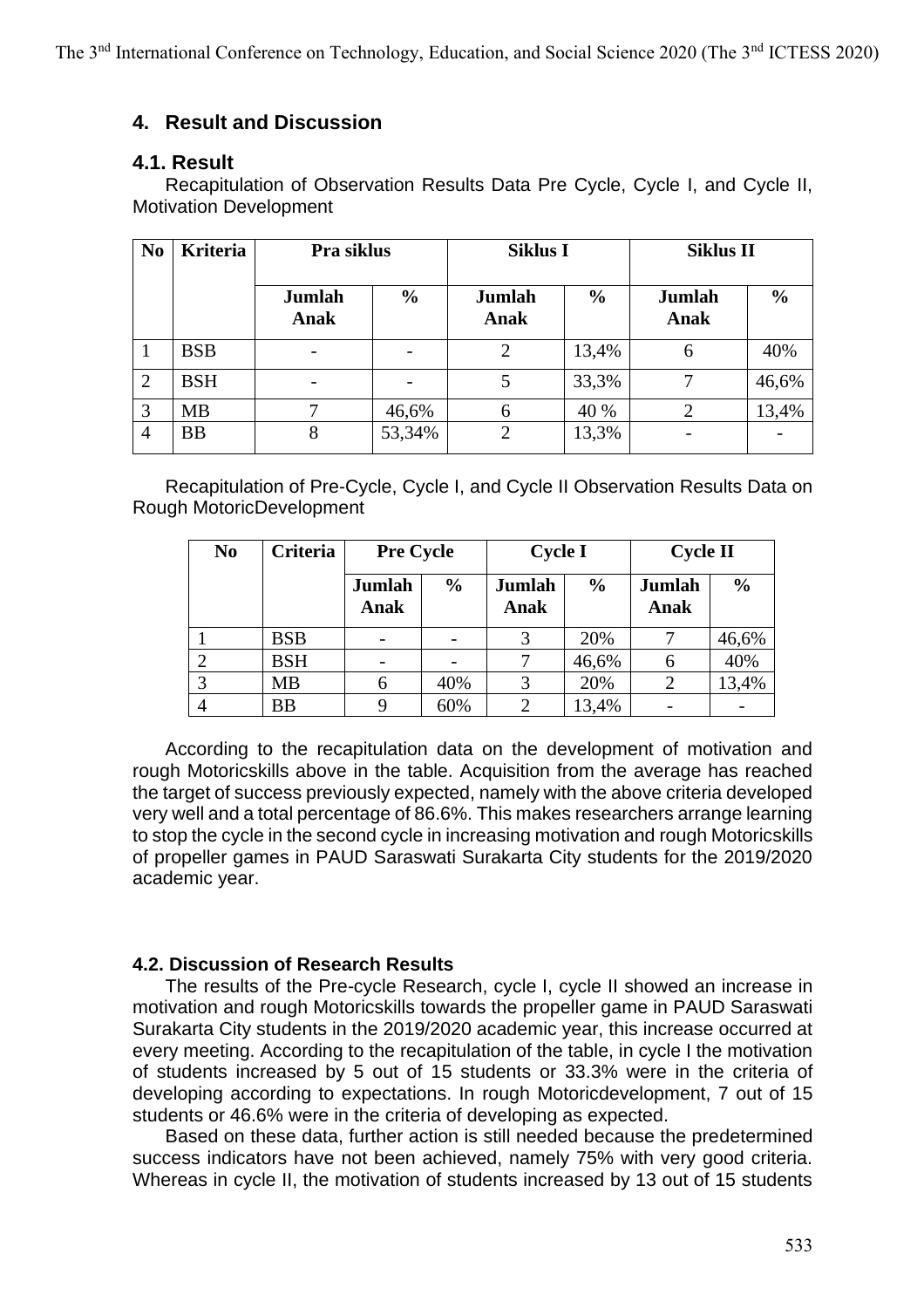or by 86%, which were in the criteria of developing according to expectations and developing very well. In rough Motoricskills, students also experienced an increase as much as 13 out of 15 students were in the criteria of developing according to expectations and developing very well.

From the discussion of these results, it can help students to further explore the abilities that exist in each of them. For students, the propeller game is a form of fun and enjoyable activity. The PAUD students of Saraswati Surakarta City for the 2019/2020 academic year are very excited and enthusiastic about participating in these game activities because these learning and playing activities can generate self-confidence, new ideas and can increase kinesthetic intelligence in students.

## **5. Conclusions and suggestions**

## **Conclusions**

Research using this classroom action research method has the conclusion that the application of the propeller game can increase motivation and rough Motoricskills in PAUD Saraswati Surakarta City students in the 2019/2020 academic year. This is indicated by an increase in the percentage of student learning outcomes in cycle I, motivation and rough Motoricskills have increased by 13 out of 15 students or 86.6% are in the criteria of starting to develop and develop as expected.

Based on these data, further action is still needed because the predetermined success indicators of 75% have not been achieved with the criteria for developing very well. Whereas in cycle II, the motivation and gross motoric skills of students increased by 13 out of 15 students or 86.6% in the criteria of developing according to expectations and developing very well.

# **Suggestions**

Based on the results of classroom action research on increasing children's motivation and gross motor skills through propeller games at PAUD Saraswati Surakarta City for the 2019/2020 academic year, please allow the researcher to provide the following suggestions:

1. The propeller game application is proven to improve the quality of learning in increasing motivation and gross motor skills in students. Therefore, there is a need for application in presenting games to students.

2. Participating students in the learning process is very decisive to produce good quality learning; therefore, teachers as educators will be more innovative and creative in packaging learning activities to foster students' enthusiasm and participation.

# **References**

Aep rohendi. 2017. *Perkembangan Motorik Pengantar teori dan Implikasinya Dalam Belajar*. Bandung: CV. Alfabeta.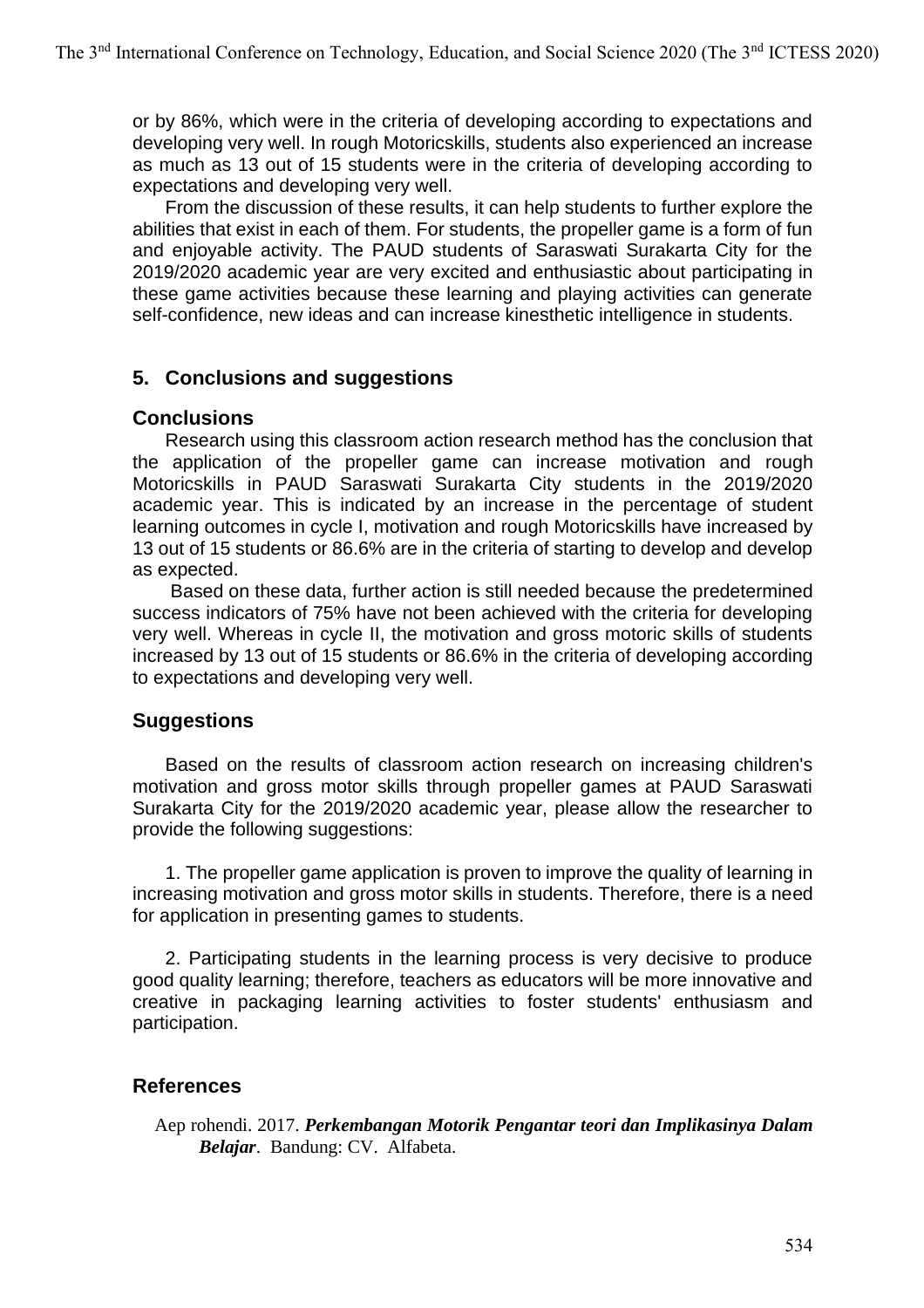- Eliyyil Akbar. 2020. *Metode Belajar Anak Usia Dini*. Jakarta: Kencana Prenada Media Group.
- Erwin Widiasworo. 2019. *19 Kiat Sukses Membangkitkan Motivasi Belajar Peserta Didik*. Jogjakarta: AR-RUZZ MEDIA
- Heri Rahyubi. 2016. *Teori-Teori Belajar dan Aplikasi Pembelajaran Motorik*. Bandung: Nusa Media.
- Hidayah Rahma. 2018.*Upaya Meningkatkan Motorik Kasar anak Usia Dini Melalui Permainan Tradisonal Kelompok B Di RA Al-MUKHLISIN DARMA BAKTI JL. KARYA UJUNG DUSUN 1 HELVETIA*, Jurnal Penelitian: Universitas Islam Negeri Sumatera Utara. Medan. [http://repository.uinsu.ac.id.](http://repository.uinsu.ac.id/) Di unduh tanggal 17 februari 2020.
- Muhammad Fadillah. 2014. *Edutainment Pendidikan Anak Usia Dini menciptakan Pembelajaran menarik, Kreatif, dan Menyenangkan*. Jakarta: Kencana Prenada Media Group.

\_\_\_\_\_\_\_\_\_\_\_\_\_\_\_\_\_. 2017. *Bermain Dan Permainan Anak Usia Dini*. Jakarta: Prenadamedia Group.

- Menteri Pendidikan Nasional Republik Indonesia. 2014. *Permendikbud. No. 137. Tahun 2014*. Jakarta: Kemendiknas.
- Nana Sudjana. 2002. *Dasar-Dasar Proses Belajar Mengajar*. Bandung: PT. Sinar Baru ALGENSINDO.
- Novi Mulyani. 2018. *Perkembangan Dasar Anak Usia Dini*. Yogyakarta: GAVA MEDIA.
- Oka Irmade. 2017. *Efektivitas Penggunaan Edmodo Terhadap Sikap Kemandirian Belajar Mahasiswa PG-Paud Unisri Tahun Akademik 2016/2017*. [https://scholar.google.co.id](https://scholar.google.co.id/) Di unduh tanggal 20 februari 2020.
- Pat Beckley. 2018. *Belajar Pada Anak Usia Dini*. Jakarta: Indeks.
- Putu Indah Lestari dan Elizabeth Prima. 2014. *Implementasi Permainan Anak Tradisional Dalam Upaya Peningkatan motivasi Belajar Anak Usia Dini*, Jurnal Penelitian: Universitas Dhayana Pura: BALI. [https://media.neliti.com](https://media.neliti.com/) Di unduh tanggal 17 februari 2020.

Pramono. 2015. *Bermain & Permainan*. Malang: IKIP MALANG.

- \_\_\_\_\_\_\_\_\_. 2019. *Model Pembelajaran CE21G (Creative, Enjoyable Experience Innovative Game*. Malang: PT Literindo.
- Sardiman. 2018. *Interaksi dan Motivasi Belajar Mengajar*. Depok: PT RajaGrafindo Persada.